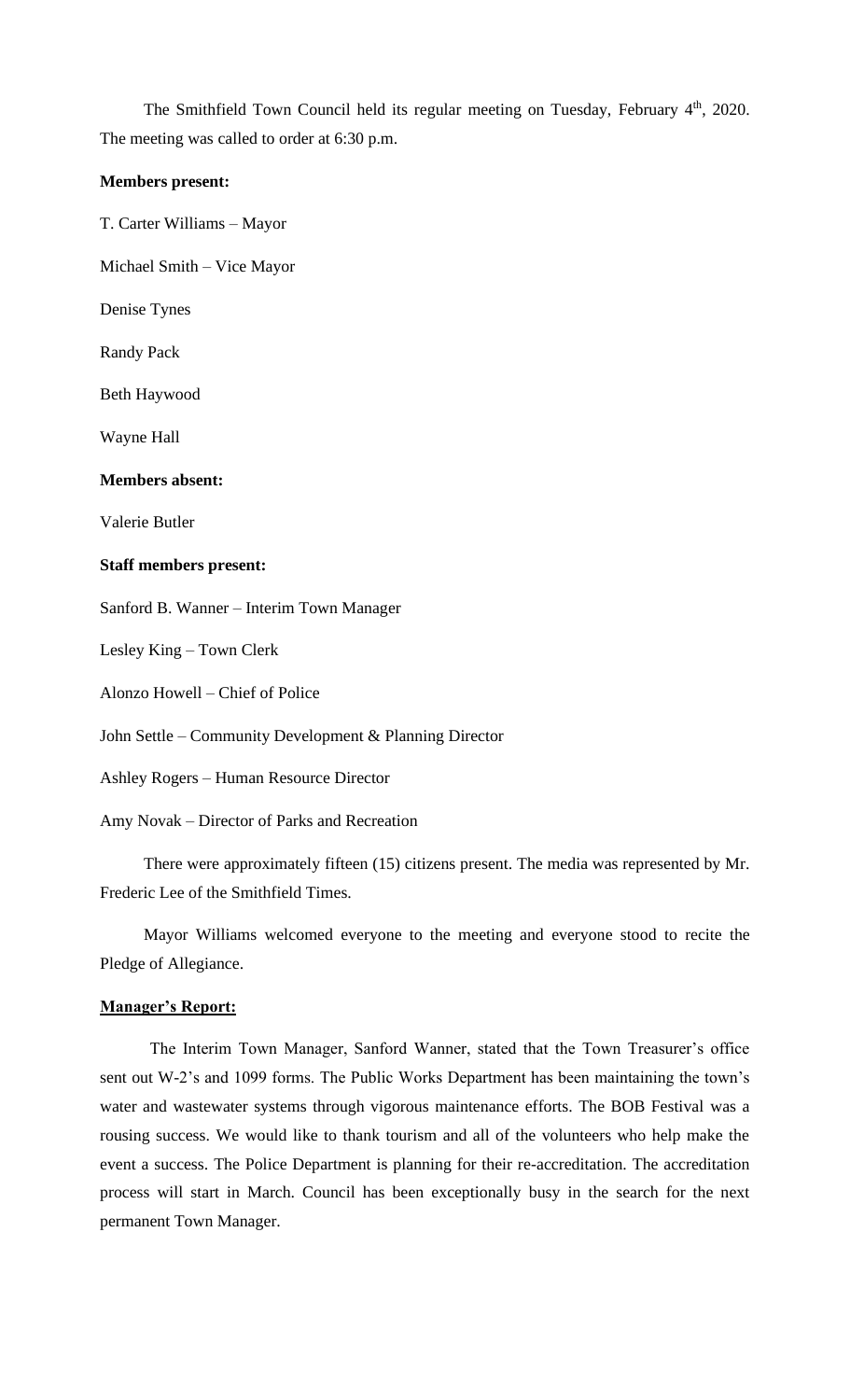#### **Public Comments:**

The public is invited to speak to Council on any matter, except scheduled public hearings. There will be a separate signup sheet for public hearings. For public comments, please use the appropriate sign-up sheet and include your preferred method of contact. Comments are limited to five (5) minutes per person. Any required response from the Town will be provided in writing following the meeting.

There were no public comments.

#### **Resolution of Appreciation for Bill Davidson:**

Mr. Davidson came forward and was given the resolution by Mayor Williams. Mr. Davidson served on the Planning Commission for eleven years. He also served as the Chairman of the Planning Commission for three years. Mayor Williams thanked Mr. Davidson for his service to the Town of Smithfield.

### **Briefing by Dick Grice, Isle of Wight County Board of Supervisors, Smithfield District:**

Supervisor Grice reported that Tom Deurig was appointed to the county's Planning Commission representing the Smithfield District. He stated that after two years of public meetings including four public forums, participation of 1,625 residents (online or in person), citizen advisory groups, and county staff contributed to the creation of a new Isle of Wight County Comprehensive Plan. The new plan follows the collective desires of the county's residents. No outside contractors were involved. Additional sections will be enhanced and improved. Some of the enhancements will include color coded maps to make zoning and density distinctions clearer, adjusting additional references and details to soil issues, and using native foliage in landscaping practices. The #1 desire for the community was for the continuation of our agricultural, rural character. More than 75% of the county's land mass remains zoned as agricultural, forest, wetlands, and natural reserve. The final draft is located on the county's website. Supervisor Grice reported that a new task force had been formed to look into the needs of adults with special needs and their caregivers. This program has long been needed. He reported that there will be 330 homes built for seniors behind Bojangles on Route 17. Traffic impacts were a concern. During the study, it was discovered that 65% or more of the morning and afternoon commuter traffic comes from Suffolk. The developer is working to meet all VDOT required improvements. There will be no need for another traffic light on Route 17 for the project. Supervisor Grice reported that the county received a grant for an ATV Trail at the fairground site.

# **Presentation by Smithfield Students from the Governor's School for the Arts:**

Students presented the Mayor with gifts from Japan. The students travelled there recently. **Windsor Castle Restoration Project Update:**

Amy Novak, Director of Parks and Recreation, reported to Council that the Windsor Castle Restoration project is complete. A slideshow presented before and after photos. She reported that in May of 2010 that Joseph W. Luter III made a generous donation of Windsor Castle Park. With the park property came a historic easement which included two houses and ten outbuildings in need of immediate attention and mandated by the Department of Historic Resources for rehabilitation. In 2014, Smithfield Foods embarked on subsidizing the feasibility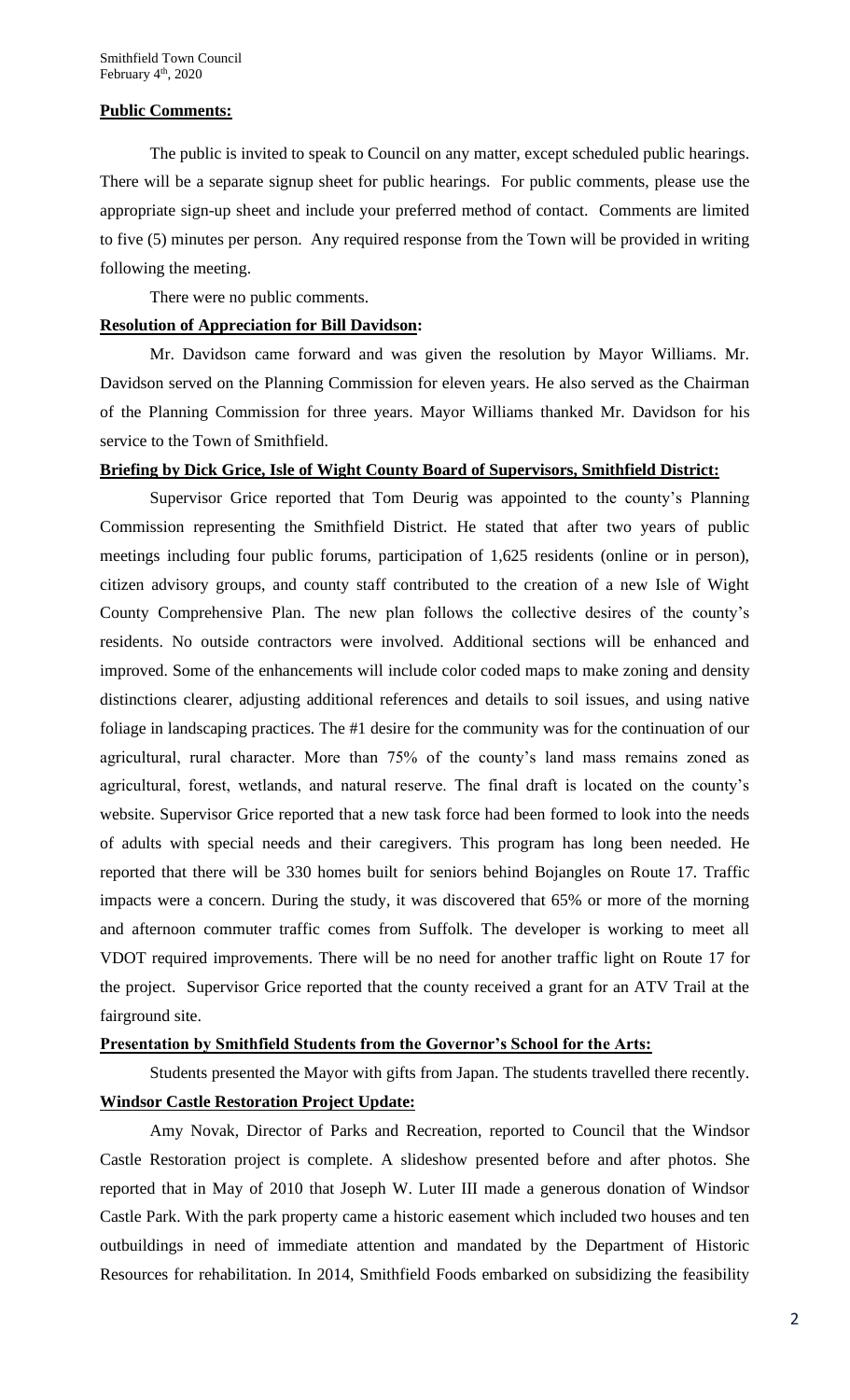study which provided the needed repairs and the cost of those repairs. The town had a project estimate of \$5,000,000.00 to complete the project based on two separate studies done by two separate groups. The town had the estimate and the DHR mandate to rehab the property. Smithfield Foods pledged \$1,000,000.00 towards the project and the town pledged \$2,000,000.00. The Windsor Castle Foundation Board needed to raise \$2,000,000.00. The town had enough money to begin but had no idea how far the \$3,000,000.00 go towards repairs. Rick Bodson, the project manager, and our construction manager, Carter Williams worked approximately 10,000 volunteer hours in three years. Their idea was to do this project for time and materials which saved millions. There were hardworking volunteers, skilled tradesman, long hours and a ton of dedication by all involved. In 2017, the Windsor Castle Restoration, LLC was formed to manage the project, review bids, select contractors and vendors and construction began. Along the way, additional donations were received from the Luter Family Foundation which completely furnished the manor house. There was a donation from Mr. William Darden, in honor of his beloved wife, which provided landscaping and hardscaping. As a bonus to the project, Smithfield VA Events leases the old caretaker's house and two reconstructed buildings for their offices and event equipment. They have three festivals a year and will continue to take place at the park. There was a \$5,000,000.00 budget and three years of construction to complete the two houses and all outbuildings. There were 80 contractors engaged for the job and 90% were from the Hampton Roads area. The project was reviewed three times by CPA's. The total actual project total was \$2,900,000.00. The project came in \$2,100,000.00 below the project estimate. The town of Smithfield citizens pledged \$2,000,000.00 and \$1,750,000.00 was used from that pledge. The total amount of tax credits returned to the town were \$416,000.00 for the project. The total investment by the Town of Smithfield is \$1,300,000.00 after tax credits. Mrs. Novak stated that we have a beautiful venue for events and festivals that will generate revenue for the money invested into this project. Revenue will be generated through rental fees, park impact fees and economic impacts with visitors spending money at the town restaurants, hotels, and shops. It is a great example of a job well done by a municipal government. She is very proud to have been a part of it.

Mayor Williams stated that it was a labor of love. Everyone put their hearts in it.

# **Council Comments:**

Councilman Pack extended his sincere thanks to the Mayor and Rick Bodson for their work on the restoration project. Volunteer hours, expertise, and sincerity were put into the project and it is greatly appreciated.

Councilwoman Tynes stated that February is Black History Month. She wanted to recognize the history of her people. Valerie Butler as President of the NAACP for Isle of Wight County posted some information on their website in honor of Black History Month. She is not here this evening so she wanted to recognize several local people. Chief Alonzo Howell was the fist appointed African American police chief for the town. Sheriff James Clarke, Jr. was elected as the first African American sheriff in Isle of Wight County. James B. Chapman became the first African American Vice Mayor for the town. It took him ten years to become the first African American Mayor of the town. He held this position for nineteen years. It is the longest,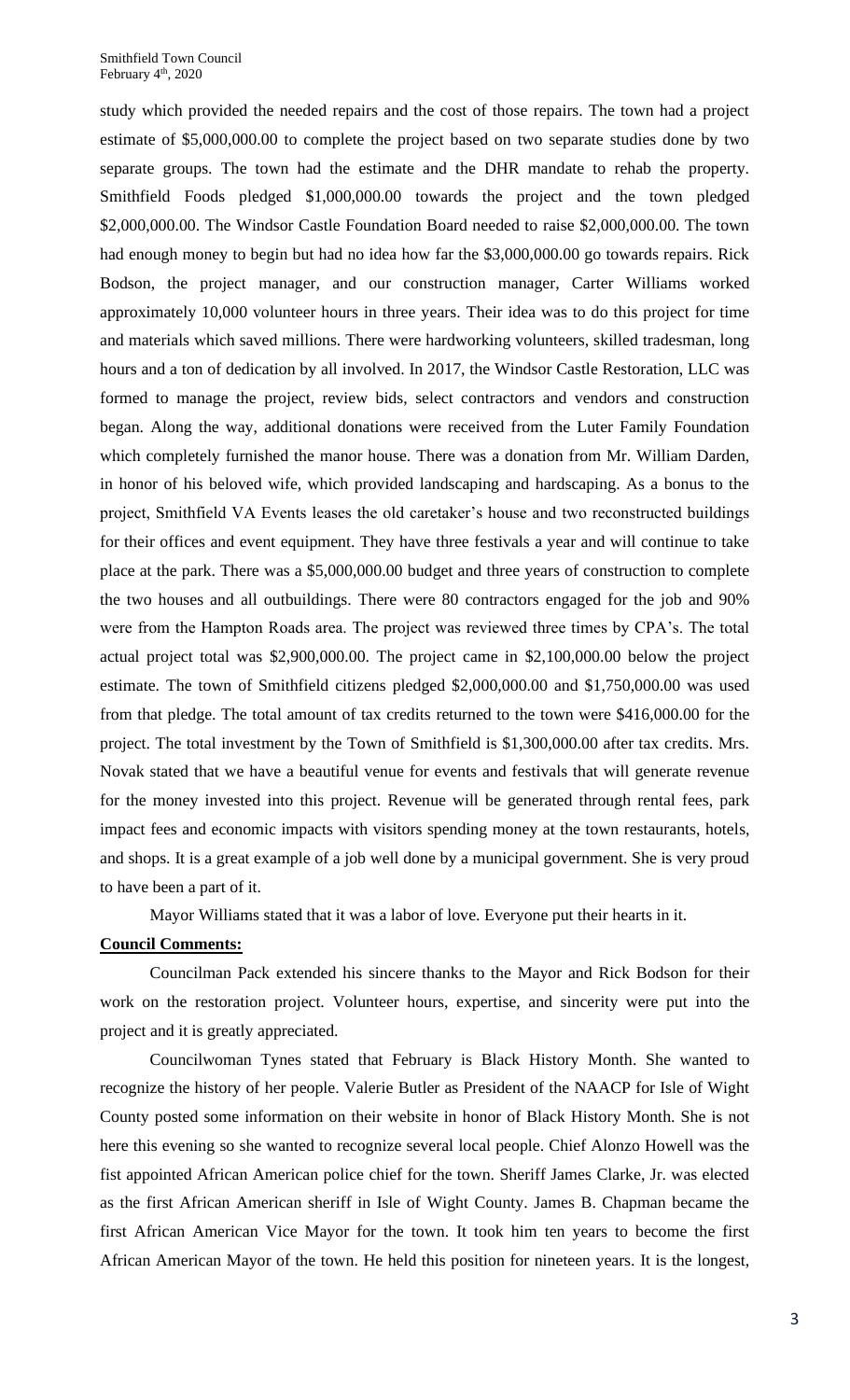continuous Mayoral term in Smithfield's history. During his tenure, he was responsible for water upgrades, street improvements in Lakeside Heights and the Riverview communities. The town ran water to Gatling Pointe and water and sewer to the Rising Star community. Mr. Chapman was instrumental in the annexation of that community. The Smithfield Center was constructed during his tenure and the Town Council chambers bear his name.

Mayor Williams stated that Miss Anika Eng has been at the U.S. Capitol as a Page since September. She was glad to go and hated to leave but is back home now. She has been coming to the Town Council meetings to report the happenings at the Smithfield High School.

Miss Eng reported that she had a wonderful experience as a Page. She is glad to be back home. She stated that the Smithfield High School Debate Team was successful in their recent meet as well as the basketball team. Spring sports teams are conditioning and preparing for tryouts later this month. The chorus is fundraising for their spring trip to the Baltimore inner harbor. Both BETA and DECA clubs have been preparing for their annual conventions. Our principal has resigned. The school has an interim principal for the remainder of the year.

# **Consent Agenda:**

Mayor Williams asked if any Council member would like to pull any item from the consent agenda. There were none.

1.) Motion to Award Mechanical, Electrical, and Utility Contracts to All First, LLC for a Term of Three Years.

Vice Mayor Smith stated that staff has looked at their qualifications to handle our mechanical, electrical, and utility needs. They have done excellent work in the past. He recommends this item for approval.

2.) Motion to Adopt Updated Procurement Policy for the Town of Smithfield.

Councilman Pack stated that the Interim Town Manager found some minor adjustments and brought up to date. This was done in cooperation with Isle of Wight County's Procurement Officer who lent his services to the town. He did a thorough review. The updated policy is much stronger than it was previously.

# 3.) Invoices Over \$10,000.00 Requiring Council Authorization:

| a. Blair Brothers, Inc. | \$33,096.03 |
|-------------------------|-------------|
| b. Blair Brothers, Inc. | \$74,179.80 |
| c. Prism Contractors    | \$31,942.25 |
| d. REW Corporation      | \$48,500.00 |
| e. Robinson Farmer Cox  | \$26,500.00 |
| f. YMCA                 | \$50,000.00 |
| g. Berkley Group        | \$11,000.00 |
|                         |             |

Councilman Pack stated that both Blair Brothers invoices are for the right turn lane project at the Joseph W. Luter, Jr. Sports Complex. These complete this project. The next invoice is to Prism Contractors for electrical work for our bypass pumps. REW Corporation installed a bypass pump in the town RO Plant and associated piping for \$48,500.00. The next invoice is for the town's annual audit. The last item is a budgeted contribution for the YMCA. An additional invoice came in this week for the Berkley Group for our Interim Town Manager for one more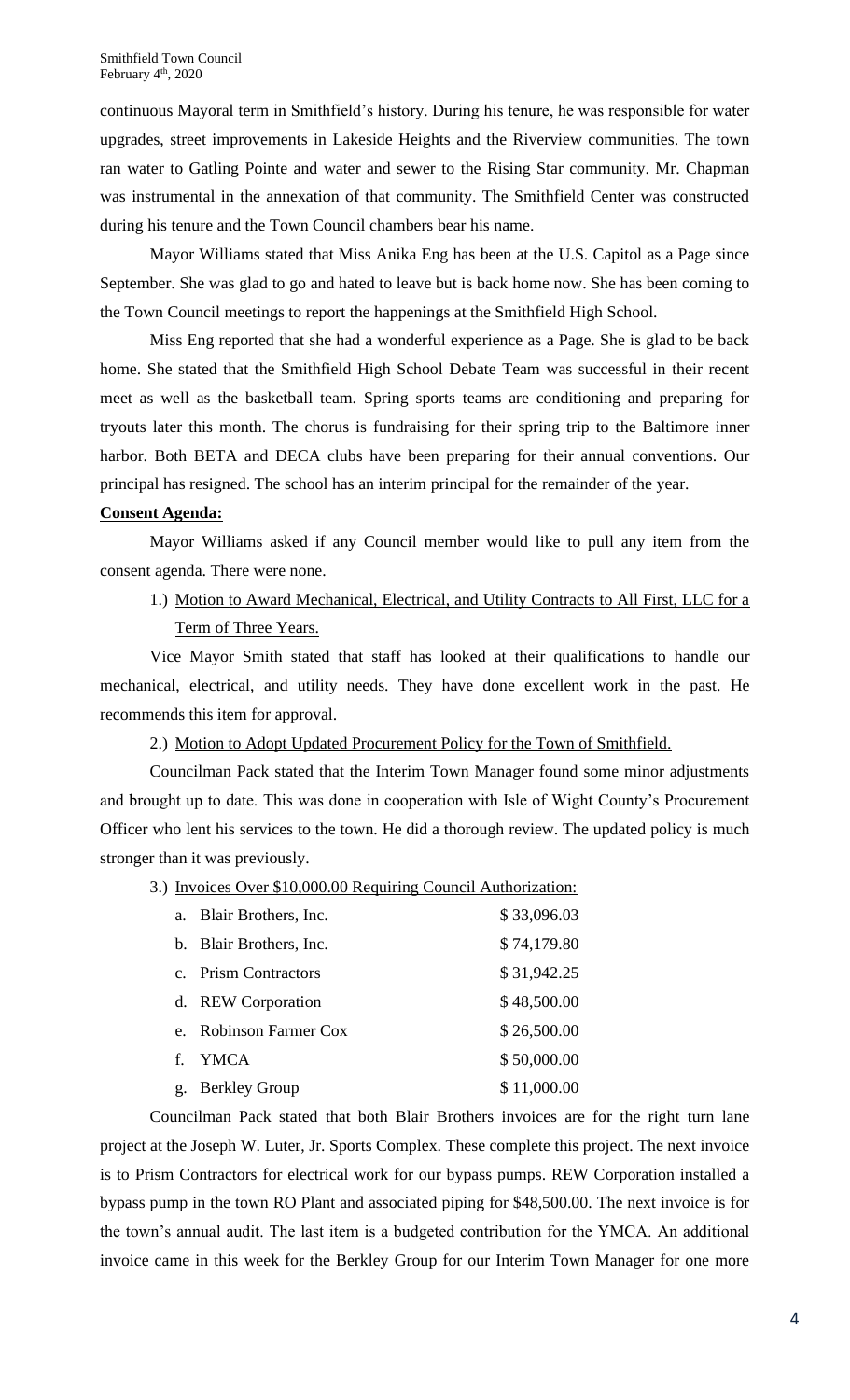month for Mr. Wanner in an amount of \$11,000.00. The Finance Committee recommends approval of these invoices.

4.) Motion to Adopt Amended Fixed Asset Policy.

Councilman Pack stated that the auditors made a few minor changes to bring the town into compliance. It is recommended for approval this evening.

5.) Motion to Approve Relay for Life "Paint the Town Purple" Initiative from April 4<sup>th</sup> until May 2<sup>nd</sup>, 2020.

Councilman Hall stated that volunteers want to tie ribbons on light poles on Main Street and South Church Street.

6.) Motion to Approve Windsor Castle Park Living Shoreline Restoration Project and Landowner Agreement.

Councilman Hall stated that there is a grant from the National Fish & Wildlife Foundation to build a living shoreline along the bank of Windsor Castle Park near the kayak launch. They will put in concrete blocks for oysters to attach to and eventually become selfsustaining reef which reduces erosion in that area. He recommends this item for approval.

7.) Motion to Accept the Deed for 2 Pinewood Drive as Part of the Pinewood Heights Relocation Project.

Councilman Hall stated this deed needs to be formally accepted as a housekeeping item for the project.

Councilman Pack made a motion to approve the consent agenda items as presented. Vice Mayor Smith seconded the motion. Mayor Williams called for the vote.

On call for the vote, six members were present. Councilwoman Tynes voted aye, Councilman Hall voted aye, Councilman Pack voted aye, Councilwoman Haywood voted aye, Vice Mayor Smith voted aye, and Mayor Williams voted aye. There were no votes against the motion. The motion passed.

# **Motion to Approve the Town Council Summary Minutes of January 7th , 2019:**

Councilman Pack made a motion to approve the minutes as presented. Vice Mayor Smith seconded the motion. Mayor Williams called for the vote.

On call for the vote, six members were present. Councilman Hall voted aye, Vice Mayor Smith voted aye, Councilwoman Tynes voted aye, Councilwoman Haywood voted aye, Councilman Pack voted aye, and Mayor Williams voted aye. There were no votes against the motion. The motion passed.

# **New Business**:

There was no new business presented.

#### **Old Business:**

There was no old business presented.